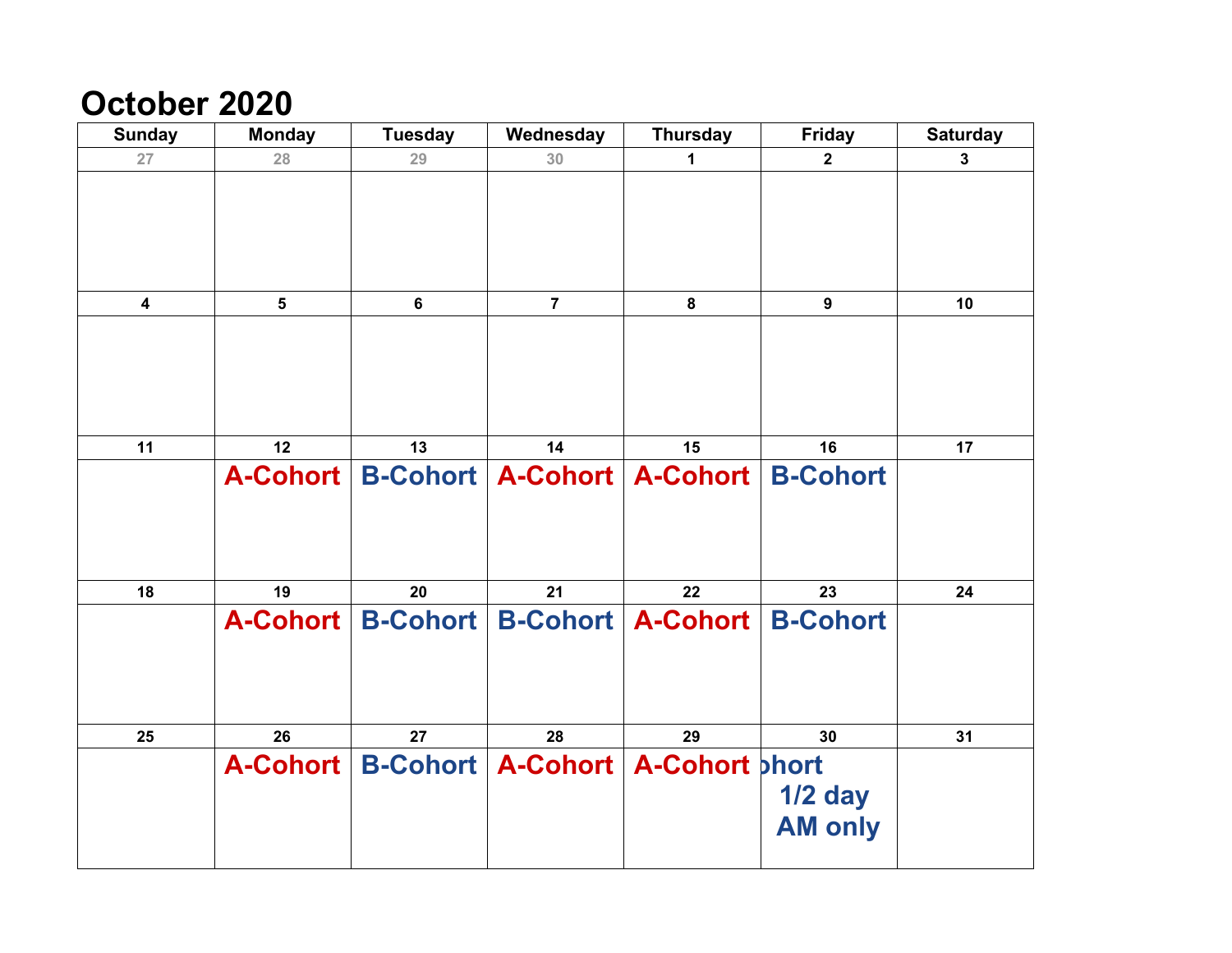## **November 2020**

| <b>Sunday</b> | <b>Monday</b>   | <b>Tuesday</b> | Wednesday               | <b>Thursday</b>                       | <b>Friday</b> | <b>Saturday</b> |
|---------------|-----------------|----------------|-------------------------|---------------------------------------|---------------|-----------------|
| $\mathbf{1}$  | $\mathbf{2}$    | $\mathbf{3}$   | $\overline{\mathbf{4}}$ | $5\phantom{.0}$                       | $\bf 6$       | $\overline{7}$  |
|               | <b>A-Cohort</b> | No school      |                         | <b>B-Cohort   A-Cohort   B-Cohort</b> |               |                 |
| $\pmb{8}$     | $\mathbf{9}$    | 10             | 11                      | 12                                    | 13            | 14              |
|               |                 |                |                         |                                       |               |                 |
| 15            | 16              | 17             | 18                      | 19                                    | 20            | 21              |
|               |                 |                |                         |                                       |               |                 |
| ${\bf 22}$    | 23              | ${\bf 24}$     | 25                      | 26                                    | 27            | 28              |
|               |                 |                | no school               | no school                             | no school     |                 |
| 29            | 30              | $\mathbf 1$    | $\mathbf 2$             | $\overline{3}$                        | $\sqrt{4}$    | $\sqrt{5}$      |
|               |                 |                |                         |                                       |               |                 |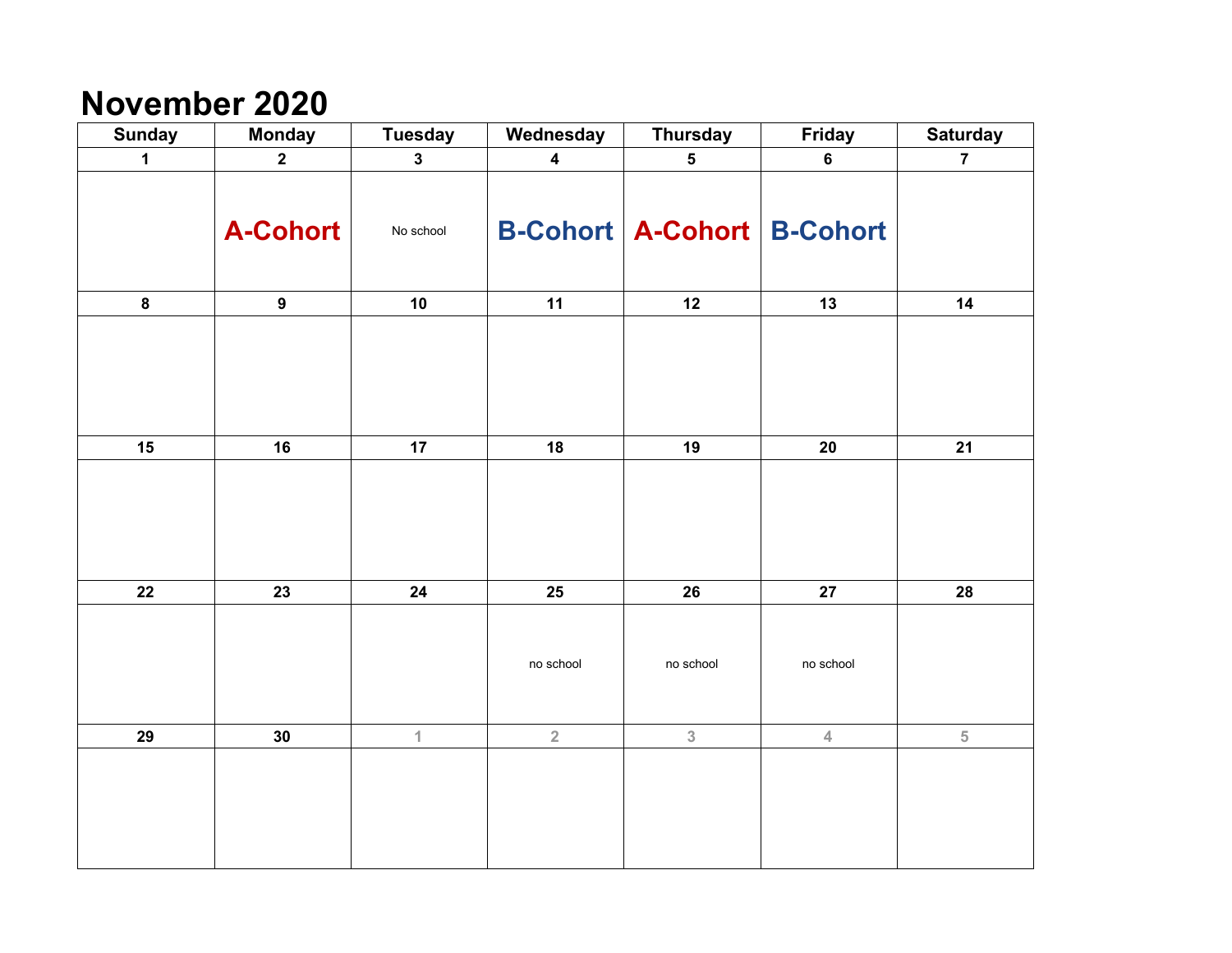# **December 2020 • GPPSS Elementary Cohort Calendar**

| <b>Sunday</b> | <b>Monday</b>   | <b>Tuesday</b> | Wednesday        | <b>Thursday</b> | <b>Friday</b>           | <b>Saturday</b>         |
|---------------|-----------------|----------------|------------------|-----------------|-------------------------|-------------------------|
| 29            | 30 <sub>o</sub> | $\mathbf 1$    | $\mathbf{2}$     | $\mathbf{3}$    | $\overline{\mathbf{4}}$ | $\overline{\mathbf{5}}$ |
|               |                 |                |                  |                 |                         |                         |
|               |                 |                |                  |                 |                         |                         |
|               |                 |                |                  |                 |                         |                         |
|               |                 |                |                  |                 |                         |                         |
|               |                 |                |                  |                 |                         |                         |
| $\bf 6$       | $\overline{7}$  | $\pmb{8}$      | $\boldsymbol{9}$ | 10              | 11                      | 12                      |
|               |                 |                |                  |                 |                         |                         |
|               |                 |                |                  |                 |                         |                         |
|               |                 |                |                  |                 |                         |                         |
|               |                 |                |                  |                 |                         |                         |
|               |                 |                |                  |                 |                         |                         |
| 13            | 14              | 15             | 16               | 17              | 18                      | 19                      |
|               |                 |                |                  |                 |                         |                         |
|               |                 |                |                  |                 |                         |                         |
|               |                 |                |                  |                 |                         |                         |
|               |                 |                |                  |                 |                         |                         |
| 20            | 21              | ${\bf 22}$     | 23               | 24              | $25\phantom{.0}$        | $26\phantom{.}$         |
|               |                 |                | no school        | no school       | <b>Christmas Day</b>    |                         |
|               |                 |                |                  |                 |                         |                         |
|               |                 |                |                  |                 |                         |                         |
|               |                 |                |                  |                 |                         |                         |
|               |                 |                |                  |                 |                         |                         |
| 27            | 28              | 29             | 30               | 31              | $\mathbf{1}$            | $\overline{2}$          |
|               | no school       | no school      | no school        | no school       | New Year's Day          |                         |
|               |                 |                |                  |                 |                         |                         |
|               |                 |                |                  |                 |                         |                         |
|               |                 |                |                  |                 |                         |                         |
|               |                 |                |                  |                 |                         |                         |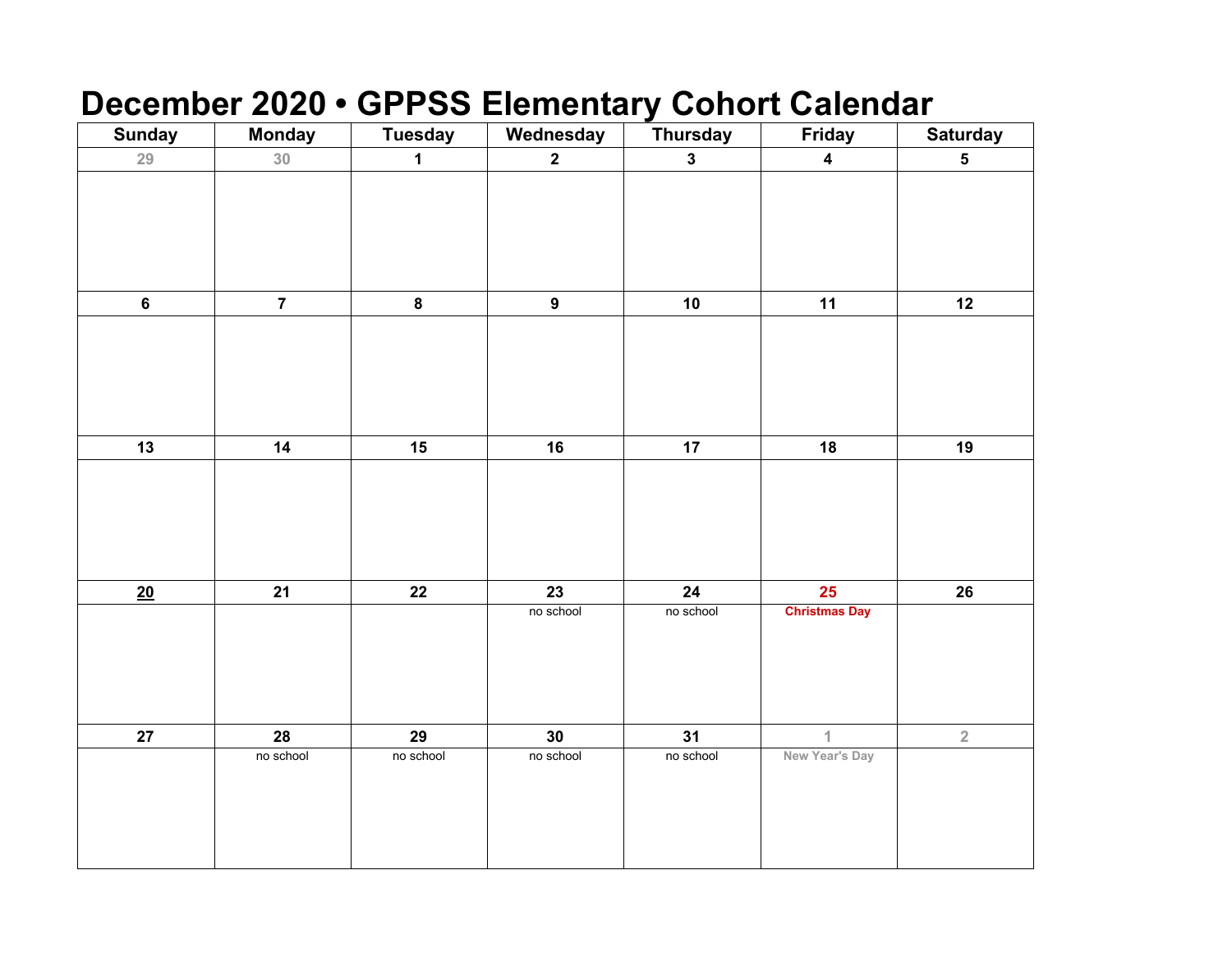### **January 2021 • GPPSS Elementary Cohort Calendar**

| <b>Sunday</b> | <b>Monday</b> | <b>Tuesday</b> | Wednesday       | <b>Thursday</b>                                      | <b>Friday</b>                           | <b>Saturday</b> |
|---------------|---------------|----------------|-----------------|------------------------------------------------------|-----------------------------------------|-----------------|
| 3             | 4             | 5              | 6               | $\overline{7}$                                       | $\overline{8}$                          | 9               |
|               |               |                |                 | A-Cohort   B-Cohort   B-Cohort   A-Cohort   B-Cohort |                                         |                 |
| 10            | 11            | 12             | 13              | 14                                                   | 15                                      | 16              |
|               |               |                |                 | A-Cohort   B-Cohort   A-Cohort   A-Cohort   B-Cohort |                                         |                 |
| 17            | 18            | 19             | 20              | 21                                                   | 22                                      | 23              |
|               | No School     |                |                 | <b>B-Cohort   B-Cohort   A-Cohort</b>                | <b>B-Cohort</b><br>$\frac{1}{2}$ day AM |                 |
| 24            | 25            | 26             | $\overline{27}$ | 28                                                   | 29                                      | 30              |
|               |               |                |                 | A-Cohort   B-Cohort   A-Cohort   A-Cohort   B-Cohort |                                         |                 |
| 31            | 1.            | $\overline{2}$ | 3               | 4                                                    | 5                                       | $\,$ 6          |
|               |               |                |                 |                                                      |                                         |                 |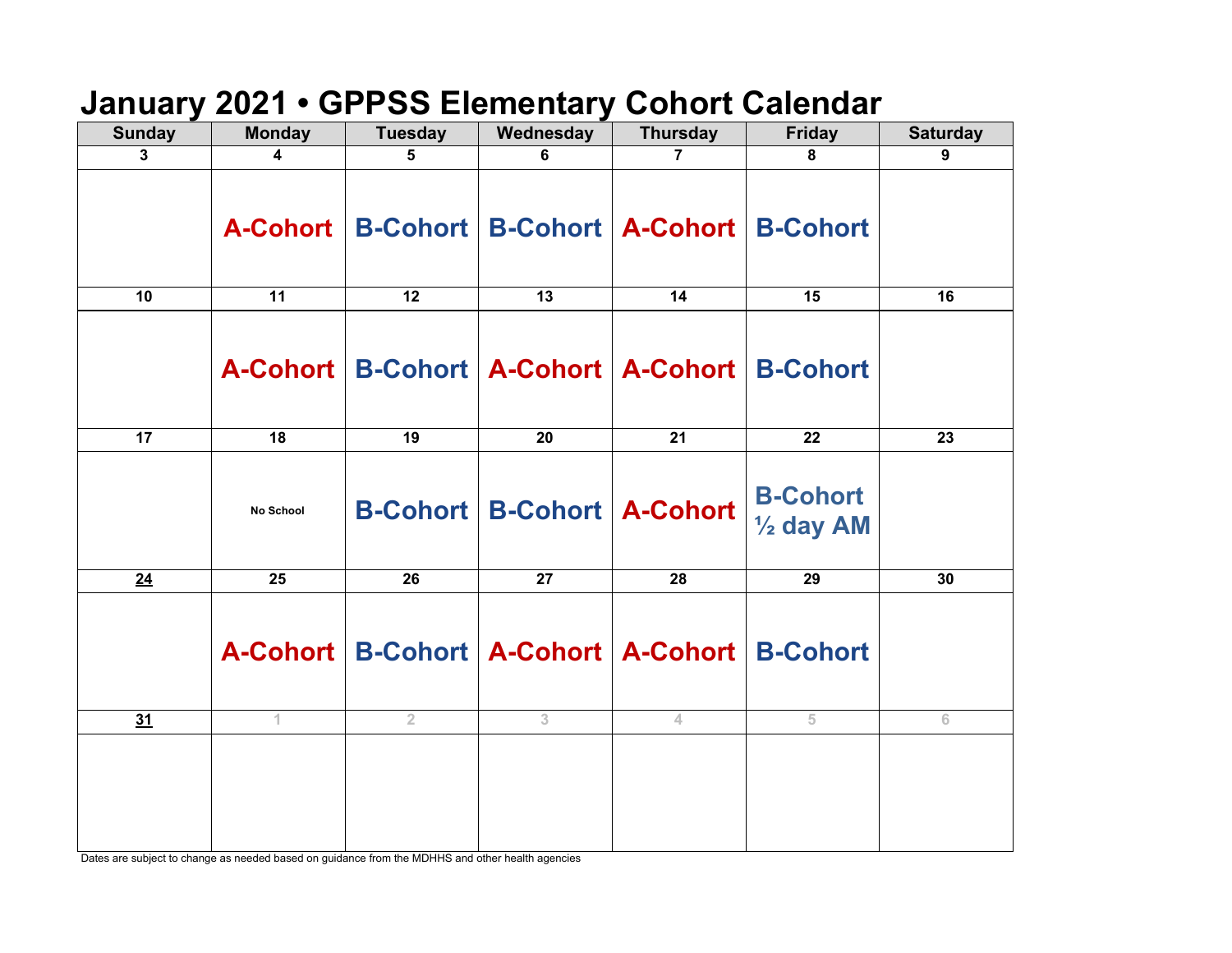### **February 2021 • GPPSS Elementary Cohort Calendar**

| <b>Sunday</b>  | <b>Monday</b>    | <b>Tuesday</b>                 | Wednesday        | <b>Thursday</b>                                      | <b>Friday</b>    | <b>Saturday</b> |
|----------------|------------------|--------------------------------|------------------|------------------------------------------------------|------------------|-----------------|
| 31             | 1                | $\mathbf{2}$                   | 3                | $\overline{\mathbf{4}}$                              | 5                | 6               |
|                |                  |                                |                  | A-Cohort   B-Cohort   B-Cohort   A-Cohort   B-Cohort |                  |                 |
| $\overline{7}$ | 8                | 9                              | 10               | 11                                                   | 12               | 13              |
|                |                  | A-Cohort   B-Cohort   A-Cohort |                  | A-Cohort<br><sup>1</sup> / <sub>2</sub> day AM       | <b>B-Cohort</b>  |                 |
| 14             | 15               | 16                             | 17               | 18                                                   | 19               | 20              |
|                | <b>No School</b> | <b>No School</b>               | <b>No School</b> | <b>No School</b>                                     | <b>No School</b> |                 |
| 21             | 22               | 23                             | 24               | 25                                                   | 26               | 27              |
|                |                  |                                |                  | A-Cohort   B-Cohort   B-Cohort   A-Cohort   B-Cohort |                  |                 |
| 28             | 1                | $\overline{2}$                 | 3                | 4.                                                   | 5                | $6\,$           |
|                |                  |                                |                  |                                                      |                  |                 |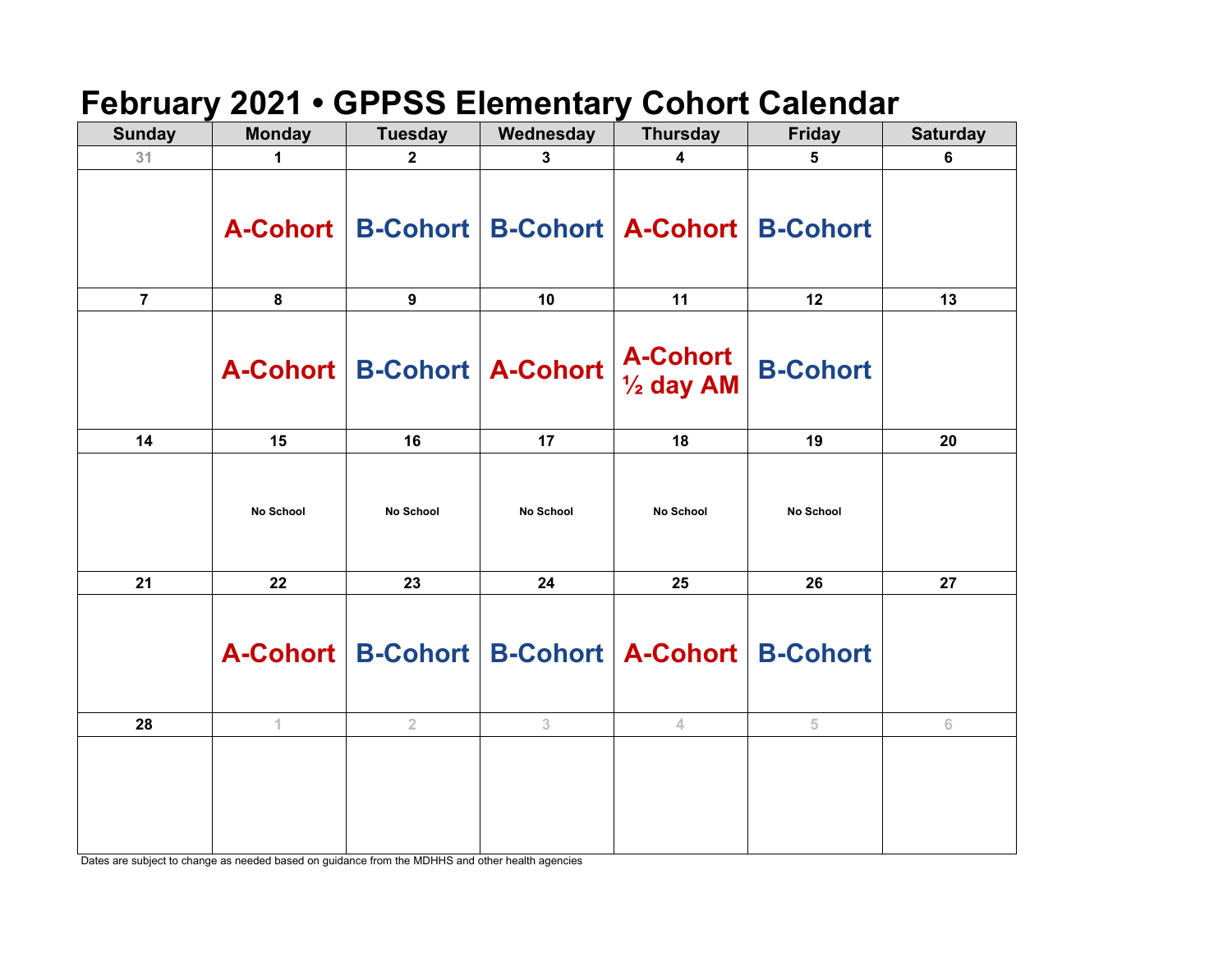# **March 2021 • GPPSS Elementary Cohort Calendar**

| <b>Sunday</b>  | <b>Monday</b> | <b>Tuesday</b>                 | Wednesday                               | <b>Thursday</b>                                      | <b>Friday</b>                             | <b>Saturday</b> |
|----------------|---------------|--------------------------------|-----------------------------------------|------------------------------------------------------|-------------------------------------------|-----------------|
| 28             | 1             | $\overline{2}$                 | 3                                       | 4                                                    | 5                                         | 6               |
|                |               | A-Cohort   B-Cohort            | <b>A-Cohort</b><br>$\frac{1}{2}$ day AM | <b>A-Cohort   B-Cohort</b>                           |                                           |                 |
| $\overline{7}$ | 8             | 9                              | 10                                      | 11                                                   | 12                                        | 13              |
|                |               |                                |                                         | A-Cohort   B-Cohort   B-Cohort   A-Cohort   B-Cohort |                                           |                 |
| 14             | 15            | 16                             | 17                                      | 18                                                   | 19                                        | 20              |
|                |               |                                |                                         | A-Cohort   B-Cohort   A-Cohort   A-Cohort   B-Cohort |                                           |                 |
| 21             | 22            | 23                             | 24                                      | 25                                                   | 26                                        | 27              |
|                |               | A-Cohort   B-Cohort   B-Cohort |                                         | A-Cohort   B-Cohort                                  | $\frac{1}{2}$ day AM $\frac{1}{2}$ day AM |                 |
| 28             | 29            | 30                             | 31                                      | 1                                                    | $\overline{2}$                            | 3               |
|                | no school     | no school                      | no school                               | no school                                            | no school                                 |                 |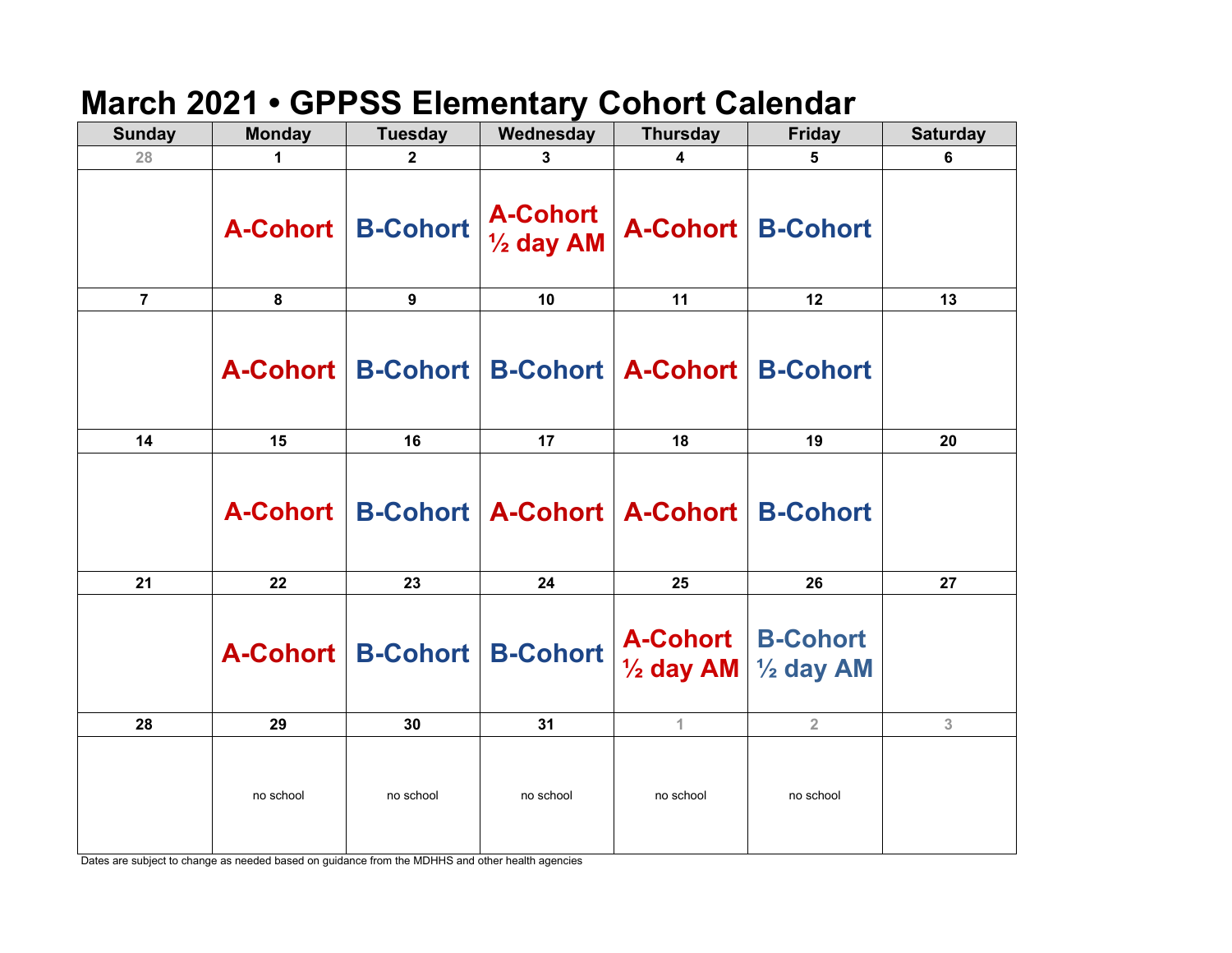### **April 2021 • GPPSS Elementary Cohort Calendar**

| <b>Sunday</b>    | <b>Monday</b>  | <b>Tuesday</b>                                       | Wednesday      | <b>Thursday</b> | <b>Friday</b> | <b>Saturday</b> |
|------------------|----------------|------------------------------------------------------|----------------|-----------------|---------------|-----------------|
| 28               | 29             | 30                                                   | 31             | 1               | $\mathbf{2}$  | 3               |
|                  |                |                                                      |                | no school       | no school     |                 |
| $\boldsymbol{4}$ | $5\phantom{1}$ | 6                                                    | $\overline{7}$ | 8               | 9             | 10              |
|                  |                | A-Cohort   B-Cohort   A-Cohort   A-Cohort   B-Cohort |                |                 |               |                 |
| 11               | 12             | 13                                                   | 14             | 15              | 16            | 17              |
|                  |                | A-Cohort   B-Cohort   B-Cohort   A-Cohort   B-Cohort |                |                 |               |                 |
| 18               | 19             | 20                                                   | 21             | 22              | 23            | 24              |
|                  |                | A-Cohort   B-Cohort   A-Cohort   A-Cohort   B-Cohort |                |                 |               |                 |
| 25               | 26             | 27                                                   | 28             | 29              | 30            | $\mathbf{1}$    |
|                  |                | A-Cohort   B-Cohort   B-Cohort   A-Cohort   B-Cohort |                |                 |               |                 |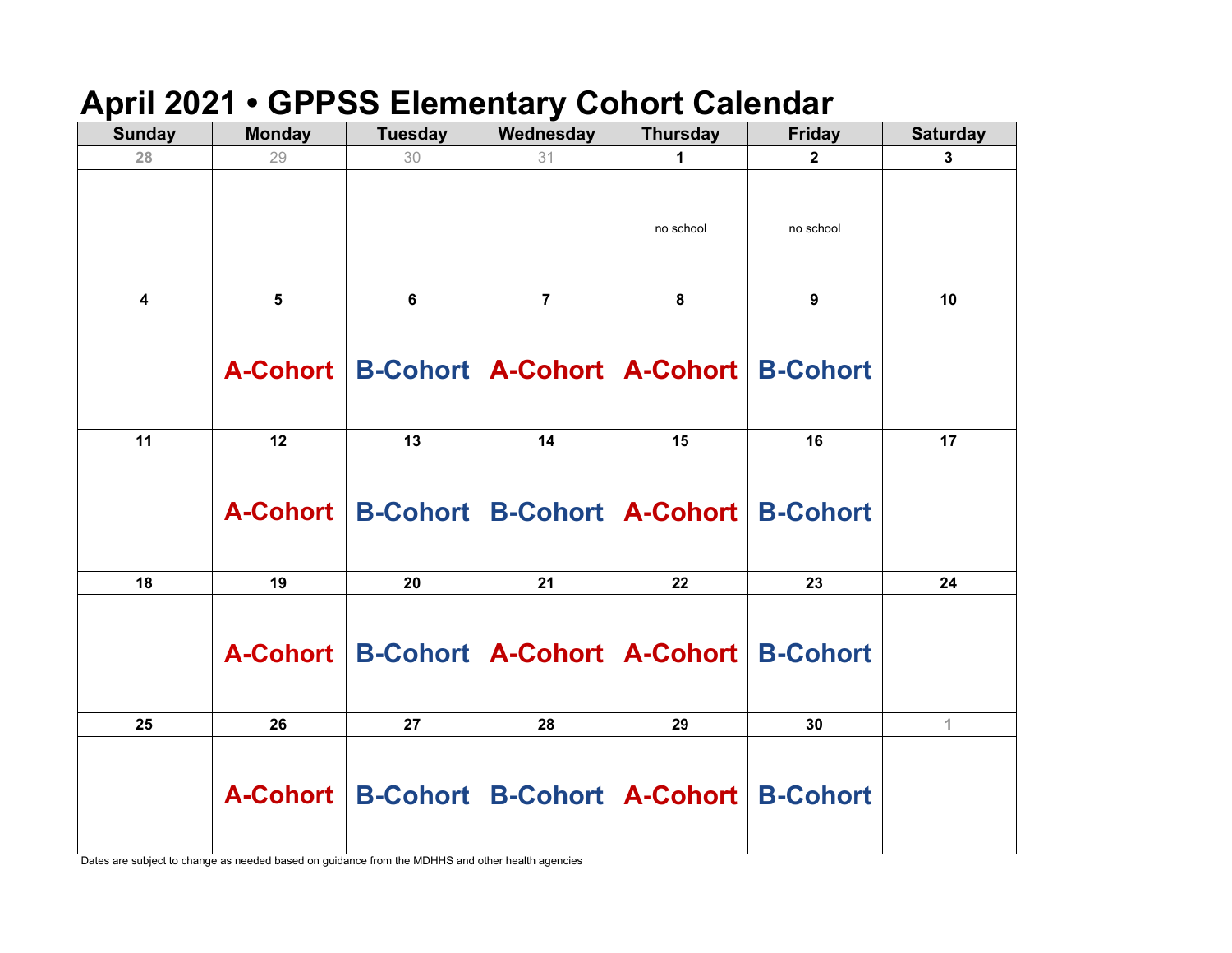### **May 2021 • GPPSS Elementary Cohort Calendar**

| <b>Sunday</b>    | <b>Monday</b> | <b>Tuesday</b> | Wednesday      | <b>Thursday</b>                                      | <b>Friday</b>  | <b>Saturday</b> |
|------------------|---------------|----------------|----------------|------------------------------------------------------|----------------|-----------------|
| $\mathbf 2$      | 3             | 4              | 5              | 6                                                    | $\overline{7}$ | 8               |
|                  |               |                |                | A-Cohort   B-Cohort   A-Cohort   A-Cohort   B-Cohort |                |                 |
| $\boldsymbol{9}$ | 10            | 11             | 12             | 13                                                   | 14             | 15              |
|                  |               |                |                | A-Cohort   B-Cohort   B-Cohort   A-Cohort   B-Cohort |                |                 |
| 16               | 17            | 18             | 19             | 20                                                   | 21             | 22              |
|                  |               |                |                | A-Cohort   B-Cohort   A-Cohort   A-Cohort   B-Cohort |                |                 |
| 23               | 24            | 25             | 26             | 27                                                   | 28             | 29              |
|                  |               |                |                | A-Cohort   B-Cohort   B-Cohort   A-Cohort   B-Cohort |                |                 |
| 30               | 31            | $\mathbf{1}$   | $\overline{2}$ | 3                                                    | $\overline{4}$ | 5               |
|                  | no school     |                |                |                                                      |                |                 |